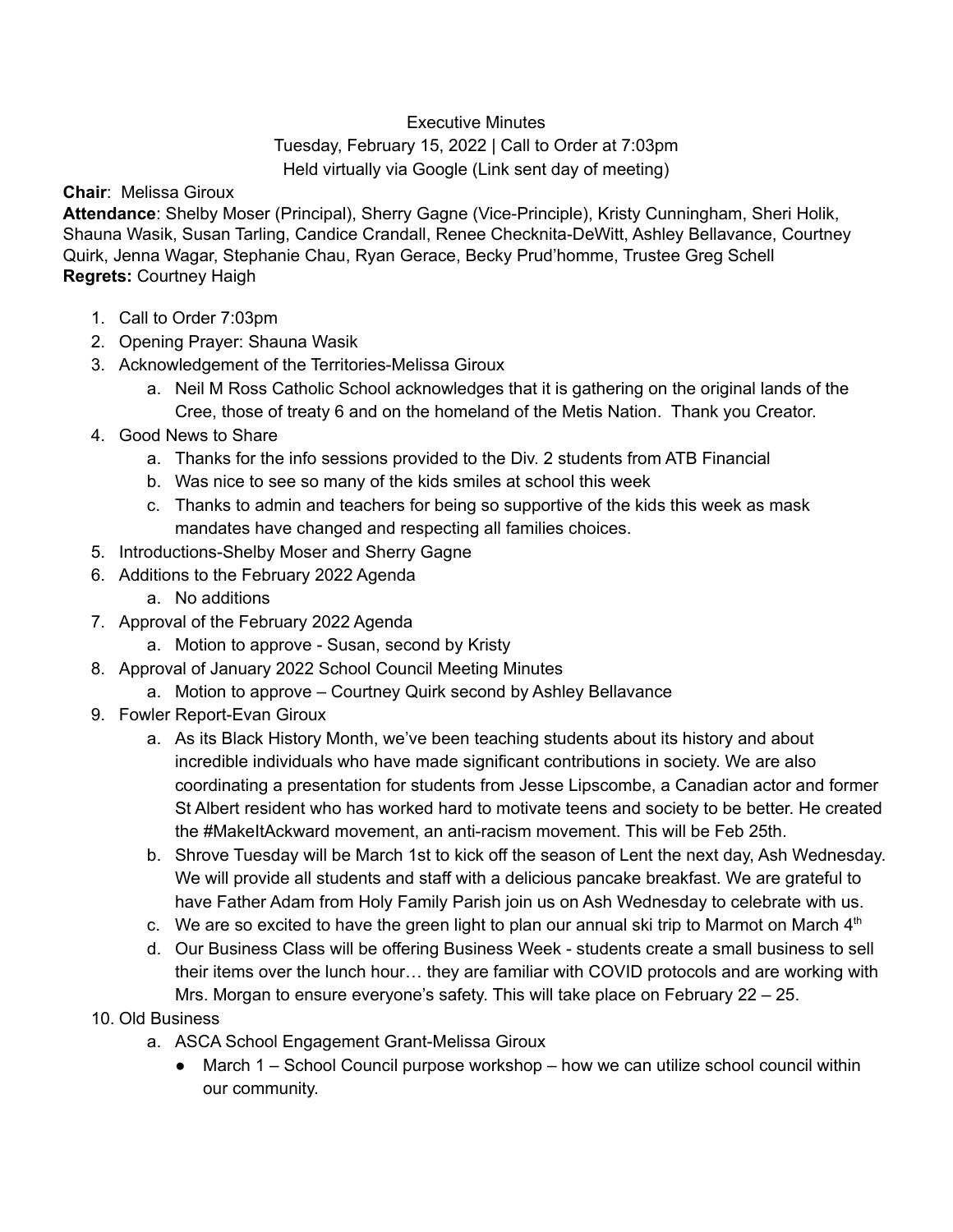- May 17 School Engagement workshop
- You can sign up through registration email that has been sent out or through Melissa Giroux.
- b. Shrove Tuesday-Courtney Quirk
	- Knights of Columbus are going to supply lunch for Shrove Tuesday, March 1
	- Div. 1&2 will get fed on Tuesday and the kindergartens will receive food the following day after liturgy
	- Volunteers are lined up to assist
- 11. Trustee's Report-Gregory Schell (attachments)

\* Annual Kindergarten Expos were held in January – over 250 families attended across the division. This also included the launch of the nature kindergarten.

\* Rapid Test Kits and Masks were distributed to all students across the division

\* Neil M Ross will launch sports academy for Gr. 4-6 starting in the 2022/23 year. Hockey, Soccer and Gymnastics/Cheer/Dance

\* Trustees met with MLA Dale Naly to discuss funding and current infrastructure

\* Note: Report summary not received. Please refer to <https://www.gsacrd.ab.ca/trustees> for updates, meeting agendas and minutes. Along with current information regarding district news.

\* Trustee Schell can also be reached at [gschell@gsacrd.ab.ca](mailto:gschell@gsacrd.ab.ca)

- 12. Administration Report Shelby Moser and Sherry Gagne (attachment)
	- a. Alberta Education Accountability survey to be completed with staff and grade 4 students. Parents should receive this in the mail from Alberta education. Parents are encouraged to complete as this assist the school in goal setting.
- 13. Friends of Neil M. Ross Report Melissa Giroux
	- a. Discussed Landmark cinema movie fundraiser in April more info to come
	- b. Easter Purdy's fundraiser will be coming
	- c. Family Ski Night March 5 purchase tickets before February 25 on school cash online
	- d. If possible (based on restrictions) looking to host a Spring Dance
- 14. Healthy Hunger –Susan Tarling
	- a. Fully scheduled till end of year
- 15. Holy Family Parish Update –Shauna Wasik
	- a. Father Adams is excited the restrictions have been lifted and encourages families to come and fill the church
	- b. March 30 Lenten Mass at 7pm
- 16. Yearbook Update Rebecca Prud'homme
	- a. 141 yearbooks have been sold to date target is 226 to be sold. Order through School Cash online.
	- b. Grade 6 cover art contest was a huge success